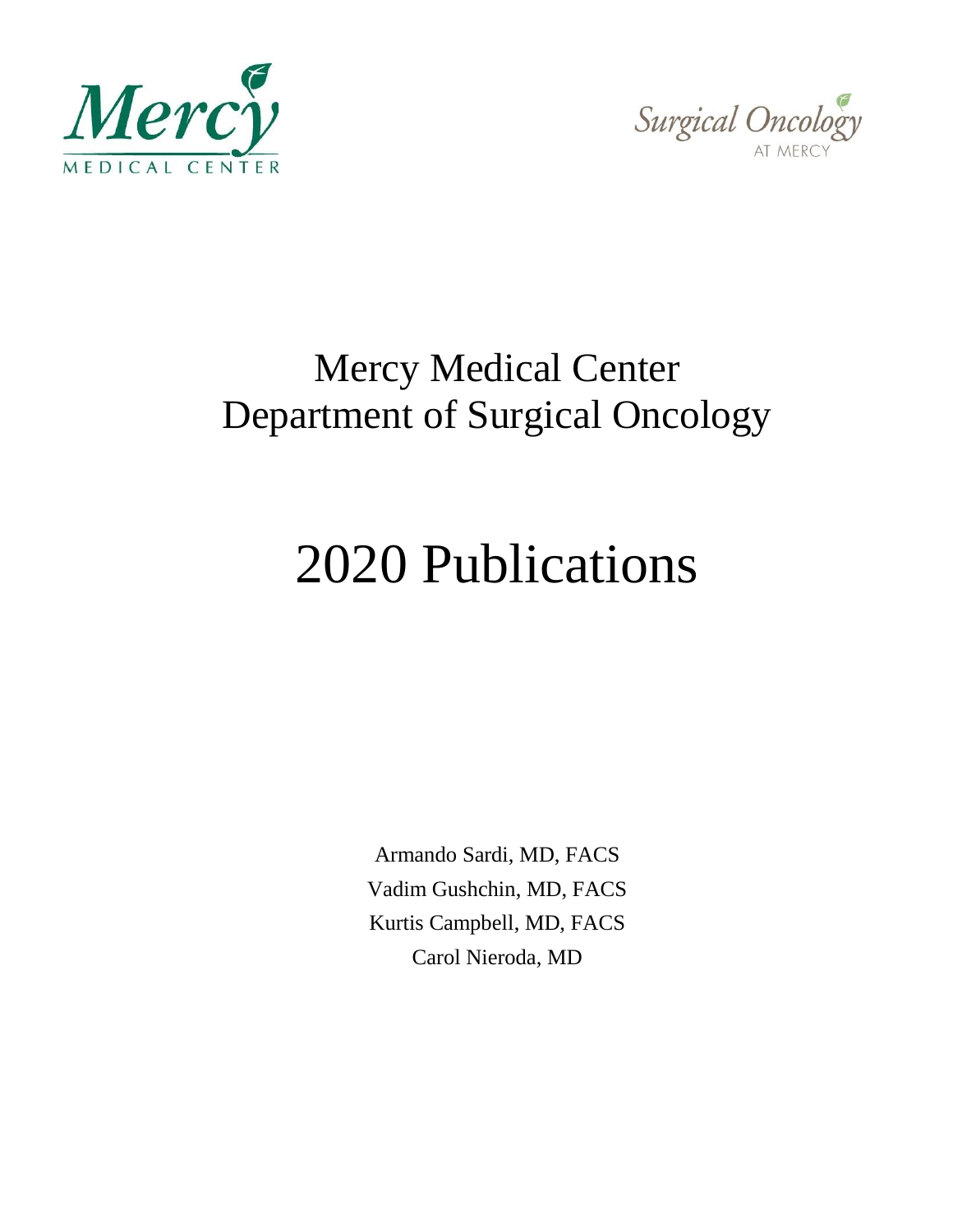## **2020 Publications**

Munoz-Zuluaga CA, Sardi A, Sittig M, Gushchin V, King MC, Nieroda C, Lopez-Ramirez F, Diaz-Montes T P, "Critical Analysis of Stage IV Epithelial Ovarian Cancer Patients after Treatment with Neoadjuvant Chemotherapy followed by Cytoreductive Surgery and Hyperthermic Intraperitoneal Chemotherapy (CRS/HIPEC)", *International Journal of Surgical Oncology*, vol. 2020, Article ID 1467403, 14 pages, 2020. <https://doi.org/10.1155/2020/1467403>

Baron E, Gushchin V, King MC, Nikiforchin A, Sardi A. Management of Low-Grade Appendiceal Mucinous Neoplasm with Extensive Peritoneal Spread Diagnosed during Pregnancy: Two Case Reports and Literature Review. Case Rep Oncol Med. 2020 Oct 15;2020:8853704. doi: 10.1155/2020/8853704. PMID: 33123396; PMCID: PMC7584972. <https://pubmed.ncbi.nlm.nih.gov/33123396/>

King MC, Munoz-Zuluaga C, Ledakis P, Studeman K, Sittig M, Gushchin V, Sardi A. Germline and Somatic Genetic Alterations in Two First-Degree Relatives with Appendiceal Low Grade Mucinous Carcinoma Peritonei. *Clinical Case Reports*. 2020 Sept 29. doi: 10.1002/ccr3.3338 <https://pubmed.ncbi.nlm.nih.gov/33363901/>

Munoz-Zuluaga C.A., King M.C., Diaz-Sarmiento V.S., Studeman K., Sittig M., MacDonald R., Nieroda C., Zambrano-Vera K. Gushchin V., Sardi A. Defining "Complete Cytoreduction" After Cytoreductive Surgery and Hyperthermic Intraperitoneal Chemotherapy (CRS/HIPEC) for the Histopathologic Spectrum of Appendiceal Carcinomatosis. *Ann Surg Oncol*. 2020 Jul 23. doi: 10.1245/s10434-020-08844-5. <https://pubmed.ncbi.nlm.nih.gov/32705513/>

Munoz-Zuluaga C, King MC, Gushchin V, Sardi A. ASO Author Reflections: Time to Change: Redefining "Complete Cytoreduction" in Appendiceal Carcinomatosis. *Annals of Surgical Oncology*. 2020 Sept 15. doi: 10.1245/s10434-020-09090-5. <https://pubmed.ncbi.nlm.nih.gov/32935268/>

El-Sharkawy F, Gushchin V, Plerhoples TA et al. Minimally invasive surgery for T4 colon cancer is associated with better outcomes compared to open surgery in the National Cancer Database. *European Journal of Surgical Oncology*. 2020 Sept 10. doi: 10.1016/j.ejso.2020.09.003 <https://pubmed.ncbi.nlm.nih.gov/32951935/>

Baron E, Gushchin V, King MC, Nikiforchin A, Sardi A. Pelvic Anastomosis Without Protective Ileostomy is Safe in Patients Treated with Cytoreductive Surgery and Hyperthermic Intraperitoneal Chemotherapy. Ann Surg Oncol. 2020 Dec;27(13):4931-4940. doi: 10.1245/s10434-020-08479-6. Epub 2020 Jun 6. PMID: 32506191.

<https://pubmed.ncbi.nlm.nih.gov/32506191/>

Baron, E., Gushchin, V., King, M.C., Sardi A. ASO Author Reflections: Is CRS/HIPEC an Indication to Divert Rectal Anastomosis? *Ann Surg Oncol.* 2020 May 27. doi.org/10.1245/s10434-020-08494-7. <https://link.springer.com/article/10.1245%2Fs10434-020-08494-7>